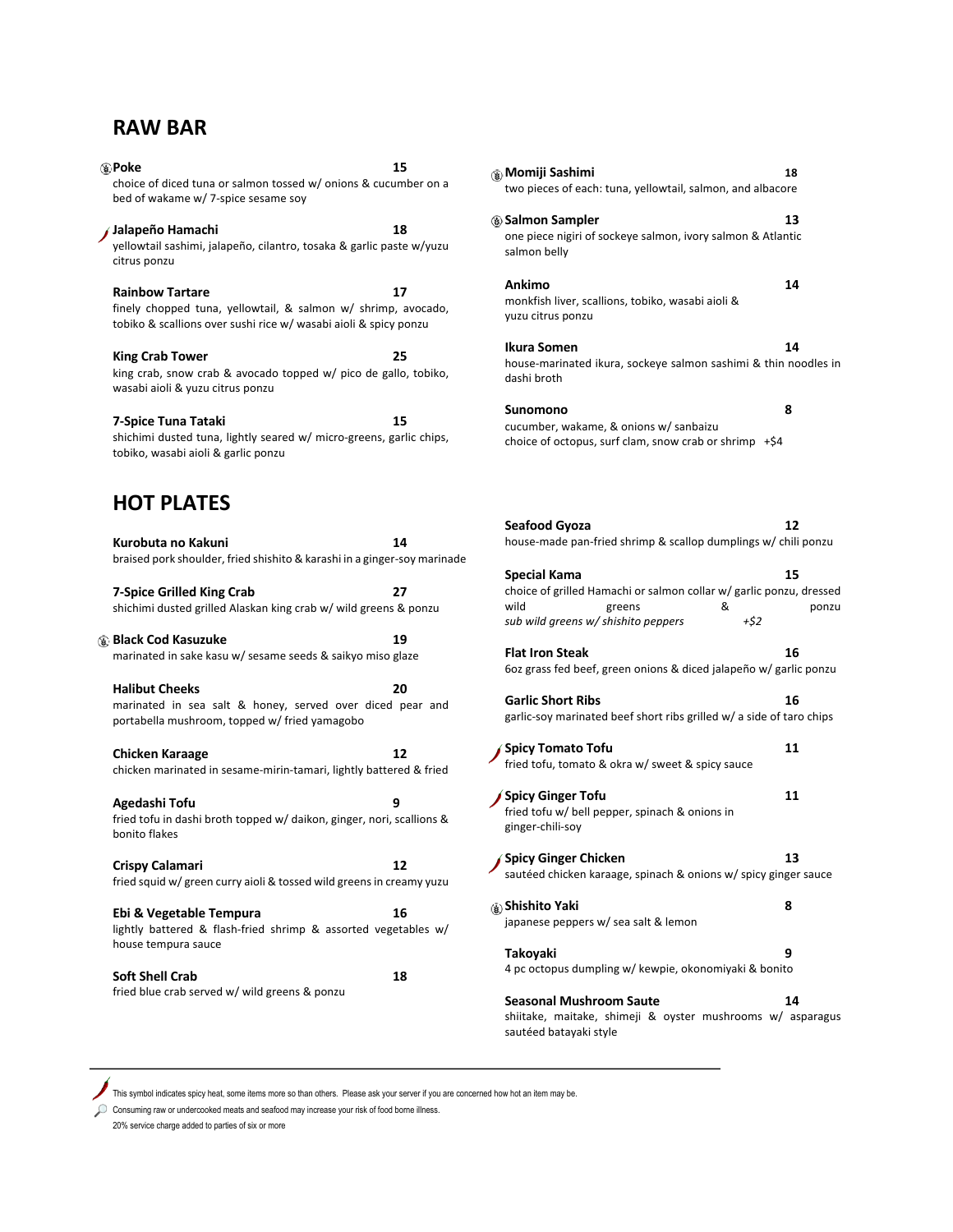## **SOUPS**

| ⊛ Miso<br>tofu, shiitake, wakame & scallions                                                                                                           | 3  | <b>Spicy King Crab</b><br>Alaskan king crab & onions simmered in a savory dashi broth,<br>garnished w/ lemon, cilantro & habañero tobiko | 21 |
|--------------------------------------------------------------------------------------------------------------------------------------------------------|----|------------------------------------------------------------------------------------------------------------------------------------------|----|
| ⊛ Asari Miso<br>manila clams, enoki mushroom, spinach & scallions                                                                                      | 5  |                                                                                                                                          |    |
| <b>SALADS</b>                                                                                                                                          |    |                                                                                                                                          |    |
| Sashimi Salad<br>salmon, tuna, albacore & yellowtail sashimi tossed w/ avocado,<br>onions, cherry tomatoes & spring greens in a spicy miso vinaigrette | 20 | <b>Tofu Salad</b><br>tofu, micro greens, red onion, tosaka seaweed & umeboshi w/<br>mustard soy, yuzu ponzu & wasabi aioli               | 13 |
| Beet & Arugula Salad<br>poached beets, arugula & shiso w/ lemon vinaigrette                                                                            | 13 | Ohitashi Spinach<br>blanched spinach w/ choice of sesame dressing or konbu dashi,<br>garnished with bonito flakes                        | 8  |
| <b>Wakame Salad</b><br>seaweed medley of wakame, kaiso & nori w/ sanbaizu & chili oil                                                                  | 11 | ⊛ Asparagus Su Miso<br>blanched asparagus w/ miso vinaigrette                                                                            | 8  |
| <b>House Spring Mix</b><br>mixed greens, cherry tomatoes & cucumber w/ spicy garlic ponzu                                                              | 10 | Tsukemono<br>pickled takuan, shibazuke & yamagobo                                                                                        | 9  |

### **NOODLES**

| Yakisoba<br>choice of chicken karaage, seafood, tofu or veggie, stir fried w/<br>wheat-egg noodles and vegetables | 22 | Nabeyaki Udon<br>buckwheat noodle soup w/ king crab, shrimp, scallop, clam,<br>shrimp tempura, chicken, kamaboko & vegetables | 25 |
|-------------------------------------------------------------------------------------------------------------------|----|-------------------------------------------------------------------------------------------------------------------------------|----|
| Yakiudon<br>choice of chicken karaage, seafood, tofu or veggie, stir fried w/                                     | 22 | Tempura Udon<br>buckwheat noodle soup w/ tempura shrimp & vegetables,                                                         | 20 |
| buckwheat noodles & vegetables                                                                                    |    | kamaboko                                                                                                                      |    |

# **VEGETARIAN SUSHI**

| Veggie Sushi Sampler<br>nigiri omakase and veggie roll        | 24 | <b>Avocado roll</b><br>(® Cucumber roll<br><b>B</b> Ume Shiso roll                  | 6<br>6 |
|---------------------------------------------------------------|----|-------------------------------------------------------------------------------------|--------|
| <b>A</b> Roasted Bell Pepper                                  |    | <b><i>⑤</i></b> Natto roll                                                          |        |
| <b>Roasted Portabella</b>                                     | 3  | Portabella roll                                                                     |        |
| <b>Inari</b>                                                  |    | Kanpyo roll                                                                         |        |
| ⊛ Avocado & Cucumber                                          |    | Oshinko roll                                                                        |        |
| <b>B</b> Avocado                                              | 3  | <b>Avo/cucumber roll</b>                                                            |        |
| Veggie roll                                                   | 10 | <b>Green Decadence</b>                                                              | 18     |
| avocado, cucumber, takuan, yamagobo, shibazuke & sesame seeds |    | asparagus & green onion tempura topped w/ avocado, cherry<br>tomatoes & sweet aioli |        |
| <b>Futomaki</b>                                               | 10 |                                                                                     |        |
| tamago, spinach, takuan & kanpyo                              |    | <b>Sunset</b><br>sweet potato & asparagus tempura, yamagobo topped w/ roasted       | 19     |
|                                                               |    | red pepper, avocado, cilantro & jalapeno truffle citrus                             |        |

This symbol indicates spicy heat, some items more so than others. Please ask your server if you are concerned how hot an item may be.

Consuming raw or undercooked meats and seafood may increase your risk of food borne illness.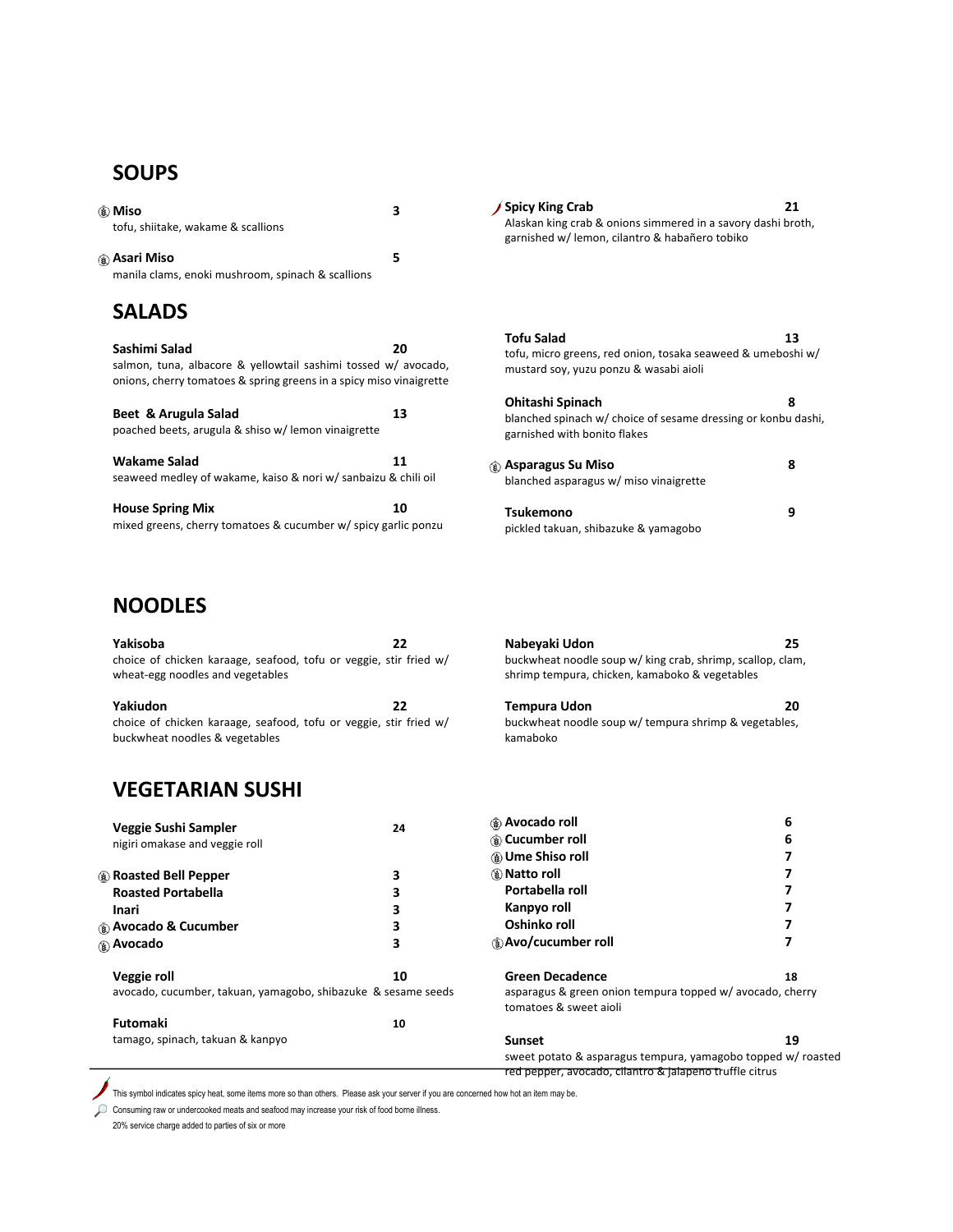#### **SUSHI**

**1 piece**

| <b>Maguro</b> Tuna            | 4  |
|-------------------------------|----|
| Sake Salmon                   | 4  |
| Hamachi Yellowtail            | 4  |
| <b>Kani</b> Snow Crab         | 5  |
| <b>Shiro Maguro Albacore</b>  | 4  |
| <b>Ebi</b> Shrimp             | 4  |
| <b>Amaebi</b> Sweet Shrimp    | 5  |
| <b>Hotate Scallop</b>         | 4  |
| <b>Tarabagani King Crab</b>   | 10 |
| <b>Hokkigai</b> Surf Clam     | 3  |
| <b>Tako Octopus</b>           | 4  |
| <b>Ika</b> Squid              | 3  |
| <b>Tobiko</b> Flying Fish Roe | 4  |
| <b>Ikura</b> Salmon Roe       | 4  |
| <b>Tamago Egg Omelet</b>      | 3  |
| Saba Mackerel                 | 4  |
| <b>Unagi Eel</b>              | 5  |
| add Uzura to any sushi        | 1  |

| 3 pieces | 6 pieces |
|----------|----------|
| 10       | 18       |
| 10       | 18       |
| 10       | 18       |
| 12       | 20       |
| 10       | 18       |
| 10       | 18       |
| 12       | 22       |
| 10       | 18       |
| 22       | 40       |
| 8        | 14       |
| 10       | 18       |
| 8        | 14       |
| 10       | 18       |
| 10       | 18       |
| 8        | 14       |
| 10       | 18       |
| 12       | 22       |
|          |          |
|          |          |

**SASHIMI**

## **OMAKASE**

**Chef's Choice Sashimi- \$50/\$80/\$125** 

**Chef's Choice Sushi- \$50/\$80/\$125** 

| Chirashi Bowl                                   | 34 |
|-------------------------------------------------|----|
| sashimi assortment over sushi rice w/ miso soup |    |

# **STANDARD ROLLS**

| ⊛ Spicy Tuna                                                  | 10 |
|---------------------------------------------------------------|----|
| spicy tuna, avocado, cucumber & sesame seeds                  |    |
| <b><i></i> © California</b>                                   | 11 |
| snow crab mix, avocado, cucumber, tobiko & sesame seeds       |    |
| <b>(8) Spicy California</b>                                   | 11 |
| Spicy snow crab mix, avocado, cucumber, tobiko & sesame seeds |    |
| <b>Spider Roll</b>                                            | 11 |
| blue crab tempura, snow crab mix, avocado, cucumber & tobiko  |    |
| ®Seattle                                                      | 10 |
| salmon, avocado, cucumber, tobiko & sesame seeds              |    |
| Unagi                                                         | 11 |
| eel, avocado, cucumber sesame seeds & soy glaze               |    |
| Salmon Skin Roll                                              | 10 |
| salmon skin, avocado, cucumber, tobiko & soy glaze            |    |
| <b>Shrimp Tempura Roll</b>                                    | 11 |
| shrimp tempura, avocado, cucumber, tobiko & sesame seeds      |    |

| ⊛Tuna Maki                     |  |
|--------------------------------|--|
| <b><i>Salmon Roll</i></b>      |  |
| <b><i></i> ®Negi Hama Roll</b> |  |

**Donburi 22** choice of salmon, tuna, yellowtail or albacore sashimi over sushi

rice w/ pickled veggies (sockeye or unagi +4)

This symbol indicates spicy heat, some items more so than others. Please ask your server if you are concerned how hot an item may be.

Consuming raw or undercooked meats and seafood may increase your risk of food borne illness.